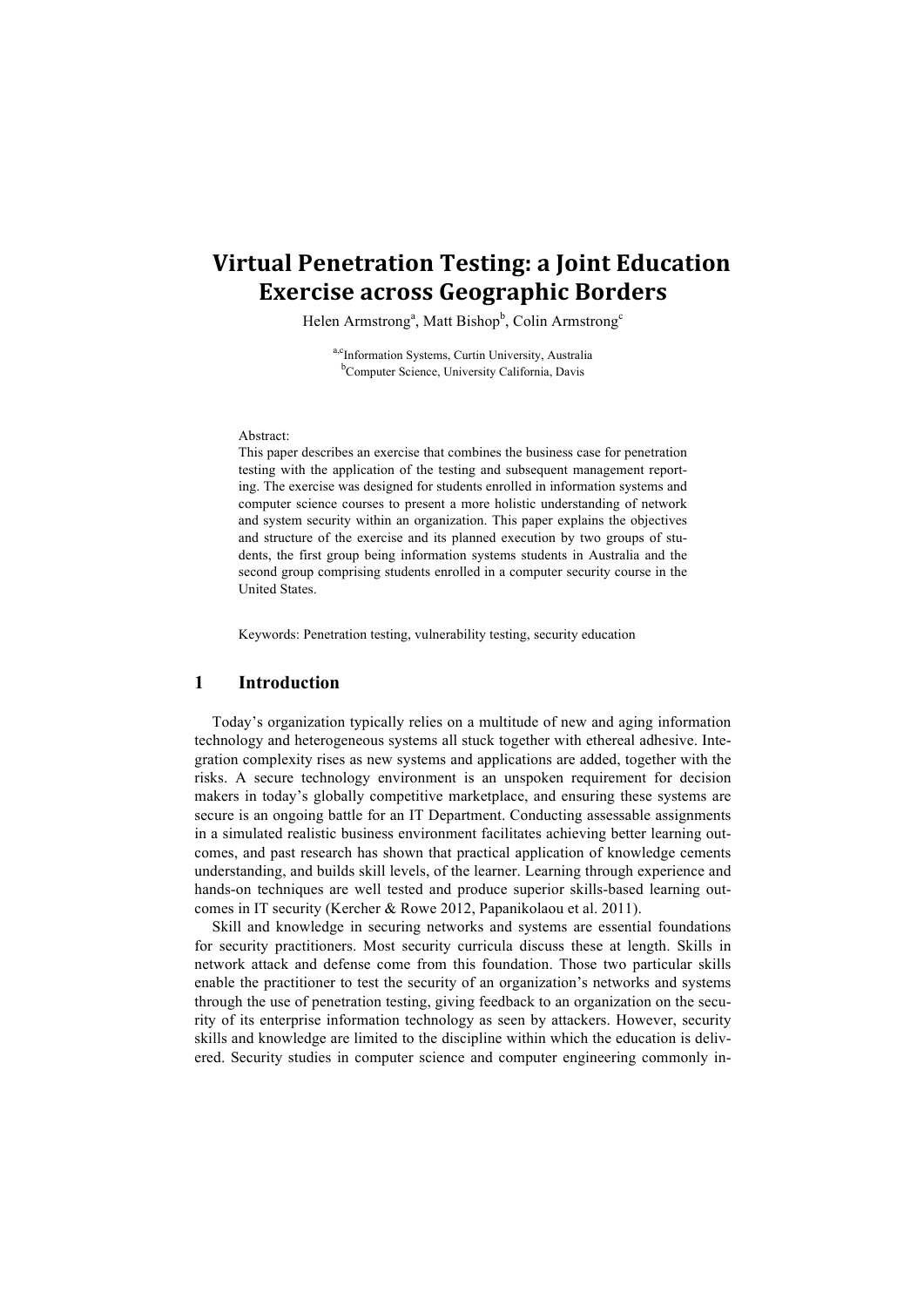clude areas and a focus on the equipment, technology, infrastructure, protocols, cryptography and systems applications whilst those in information systems and information technology have a more business focus including security policy, disaster recovery, network security management and information security (ACM 2008, 2010). In many cases there is a chasm between security management and the technical gurus: computer scientists have a deep understanding of the inner workings of the network and operating system but little or no skill in presenting a business case to management. On the other hand the information systems people focus on solving business problems and creating opportunities using technology and thus understand the effect of risks and security breaches on the organization's ability to achieve its goals and bottom line. However courses in information systems are seldom designed to understand the capabilities or limitations of the inner workings of the technology.

This paper describes a joint exercise between two groups of students that traverses the chasm described above. A group of information systems students in a business school in Australia interact with a group of students in a computer science program in the US to build a business case for, and design and execute, penetration testing of an organization's network security. The paper presents a discussion of related work, the framework used and a description of the project which is still a work in progress.

## **2 Related Work**

Over the past decade much has been written on practical exercises in educational environments involving hacking and penetration testing. These publications fall into several main groups. Cyber defense forms a distinct group presenting red and blue team exercises (for example see Conklin 2006, Kercher & Rowe 2012, Lathrop Conti and Ragsdale 2003, Mattson 2007), a second group discusses designing network security exercises and experiments (examples: Logan and Clarkson 2005, Papanikolaous et al. 2011, Peisert & Bishop 2007, Tjaden & Tjaden 2006, Vigna 2003), and a third group focuses on network security laboratory design (examples: Aboutabl 2006, Anantapadmanabhan et al. 2003). By now we should have the design and delivery of practical network protection education under control! However, the need for cross disciplinary knowledge and experience is finding its way into a list of needed skills for security professionals, and potential employers are increasingly seeking employees with broader skills than technical skills, such as problem solving, team facilitation, and good spoken and written communications. To the authors' knowledge, no prior publication covers an exercise similar to that described in this paper – one that links business and computer science students in the same exercise across international boundaries with significant time differences. This exercise reflects situations that are increasingly more common for IT professionals who work in teams from distributed locations, often experienced in large global organizations.

The need for penetration testing is well published, but the question is whether we are preaching to the choir. Swanson (2000) explains such testing not only ensures an organization has adequate protection in place, but confirms also that they are working as designed and that the employees are using them effectively. Chickowski (2013)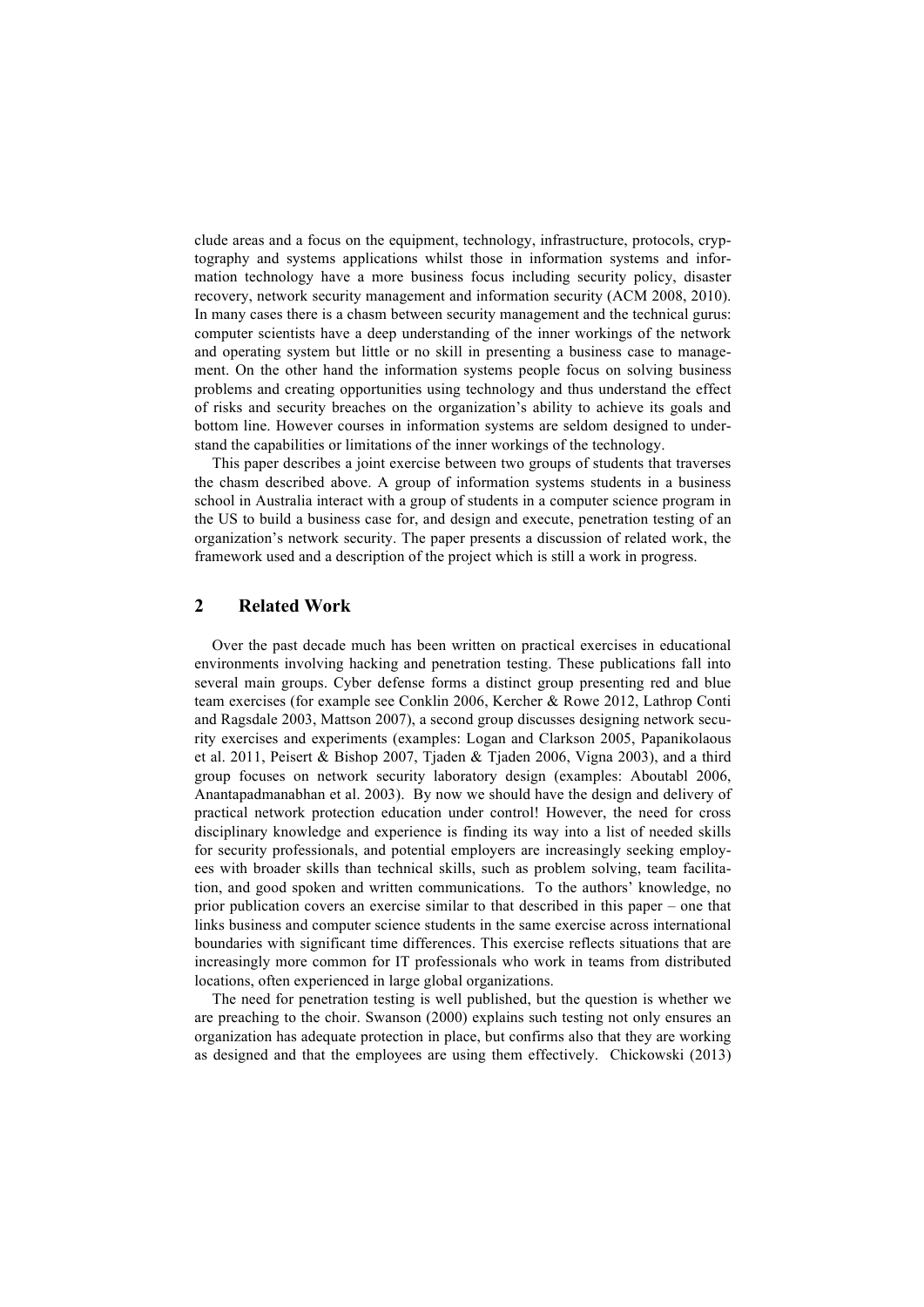reports that one of the challenges faced by security professionals is performing vulnerability testing on the applications that businesses can least afford to have compromised. Organizations can't defend against vulnerabilities of which they are not aware. Outsiders continually seek vulnerabilities by scanning and mapping organizational assets, and organizations should know where their vulnerabilities lie to defend those assets. Kennedy et al. (2011) posit that penetration testing is one of the most effective ways to identify systemic weaknesses and deficiencies in systems. The penetration tester can identify ways an attacker can compromise a system by attempting to circumvent security measures. However, penetration testing is not the only answer – managers must realise that it does not try to identify all vulnerabilities. It simply illustrates how a system can be compromised. Penetration testing and vulnerability analyses can be excellent means to highlight the need for security, particularly where managers see sensitive data compromised and security policies not being adhered to.

## **3 The Penetration Testing Framework**

The exercise uses the Penetration Testing Execution Standard as the foundation for the approach and the activities carried out (PTES, 2012). The PTES provides a standardized approach, a baseline to assist in client expectation management as well as risk management. This standard is currently in the beta stage of development and is being used widely across the globe. It is supported by a set of technical guidelines to provide direction when undertaking a penetration test. The PTES development team encourages its users to "think outside of the box" when following the guidelines, as all situations do not fit a common mold.

The main phases of the PTES are as follows:

1. Pre-engagement Interactions: This first phase encompasses agreement with the client on the objectives of the exercise, the scope of the penetration test, and an agreement on the terms of engagement. Clients must understand what is involved in a penetration test, and they have to specify the limits of penetration and exploitation activities, particularly where systems are operating live during the testing. Requirements for lines of communication and reporting must make clear who is to receive and act upon the information in the final report.

2. Intelligence Gathering: This phase involves gathering information about the organization from public sources such as databases, social media, web sources, media coverage, public company reports, and other external and internal footprinting activities. Some common activities in this phase are gathering information on what applications are running, which ports are open/blocked, what devices are connected, patch levels on system applications, storage infrastructure, VMs and any known vulnerabilities of web applications. This information identifies the list of potential targets. Some information regarding the security measures in place within the organization may be gleaned from these sources by identifying network and host-based protection mechanisms and security measures applied applications, VMs and storage. The 'attacker' needs to learn about a target, including how it behaves, how it operates, and from that determine how it can be attacked (Kennedy et al. 2011).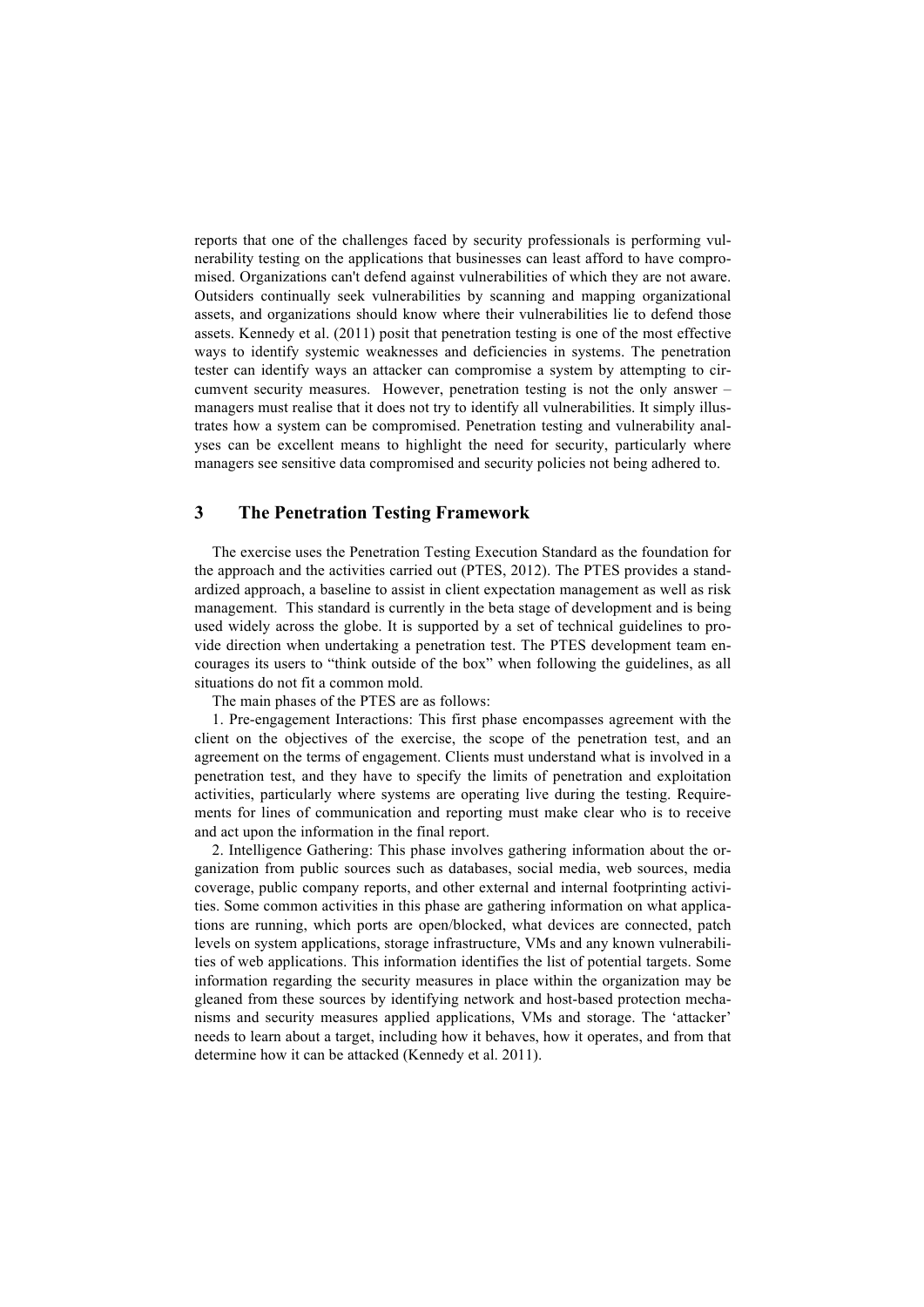3. Threat Modeling: This phase is sometimes termed 'enumeration' and entails a more detailed investigation of threats by gathering more information about users, network connections and available services and then modeling the most effective approach to attacking through the vulnerabilities identified in the intelligence gathering phase. This phase analyses business assets (such as intellectual property, trade secrets, etc.) and business processes as well as identifying threat agents and their capabilities. Using this information the tester will identify those potential vulnerabilities that pose the greatest threat in the client's environment as well as opportunities to maximize the success of the attack. By thinking like the attacker, the tester models an attack by analyzing the weaknesses discovered.

4. Vulnerability Analysis: This phase involves mapping the target environment, scanning ports, and running vulnerability scans on the target organization's system to confirm the existence of the vulnerabilities to be used in the exploitation phase. The analyst may use both active and passive means to identify vulnerabilities. Existing tools such as nmap (Lyon 2008) and metasploit (Kennedy et al. 2011) will confirm some vulnerabilities; others may require developing special tests solely for this environment or organization. This phase may not necessarily identify a single vulnerability as the avenue for attack, as a combination of several vulnerabilities often gives the tester much greater success.

5. Exploitation: This phase commences once the vulnerabilities have been mapped in detail. The tester will seek to gain privileged access to the target system by exploiting the vulnerabilities discovered in the previous phase. Methods to bypass countermeasures using both manual and automated methods are employed and detection mechanisms circumvented. When the tester is sure that an exploit will result in success as defined by the ground rules of the test, the tester may execute an exploit. Note that in many cases, stealth and speed are important to a successful attack remaining undetected; this must be considered in light of the goals of the test*.* 

6. Post Exploitation: Once the organization's system has been successfully compromised the tester then moves into detailed exploitation of the target's infrastructure, pillaging and capturing valuable information and resources such as source code, intellectual property, and funds from high profile systems. This phase focuses on attacks that have the greatest business impact and uses whatever sources it can access including the often-overlooked backups. Commonly the tester inserts backdoors for future entry, and other Trojan horses as permitted by the terms of reference for the testing. After documenting and gathering evidence of all exploitations and their results, the tester cleans up, removing test data, activity logs, malware and rootkits, and returns the system to a clean environment. Hackers spend a significant amount of time in this phase to conceal the fact of compromise and the tester must do likewise in order to identify weaknesses in reporting and attention across the enterprise.

7. Reporting: This final phase reports the testing activities carried out, the results and the means for remediation*.* This report forms the foundation for decisions on allocating resources to security to protect the organization's systems against future attacks. The report should include executive level content explaining the risks, including business impacts and the bottom line, quantifying the risks. As executive staff or board members with little IT knowledge will call for different language and detail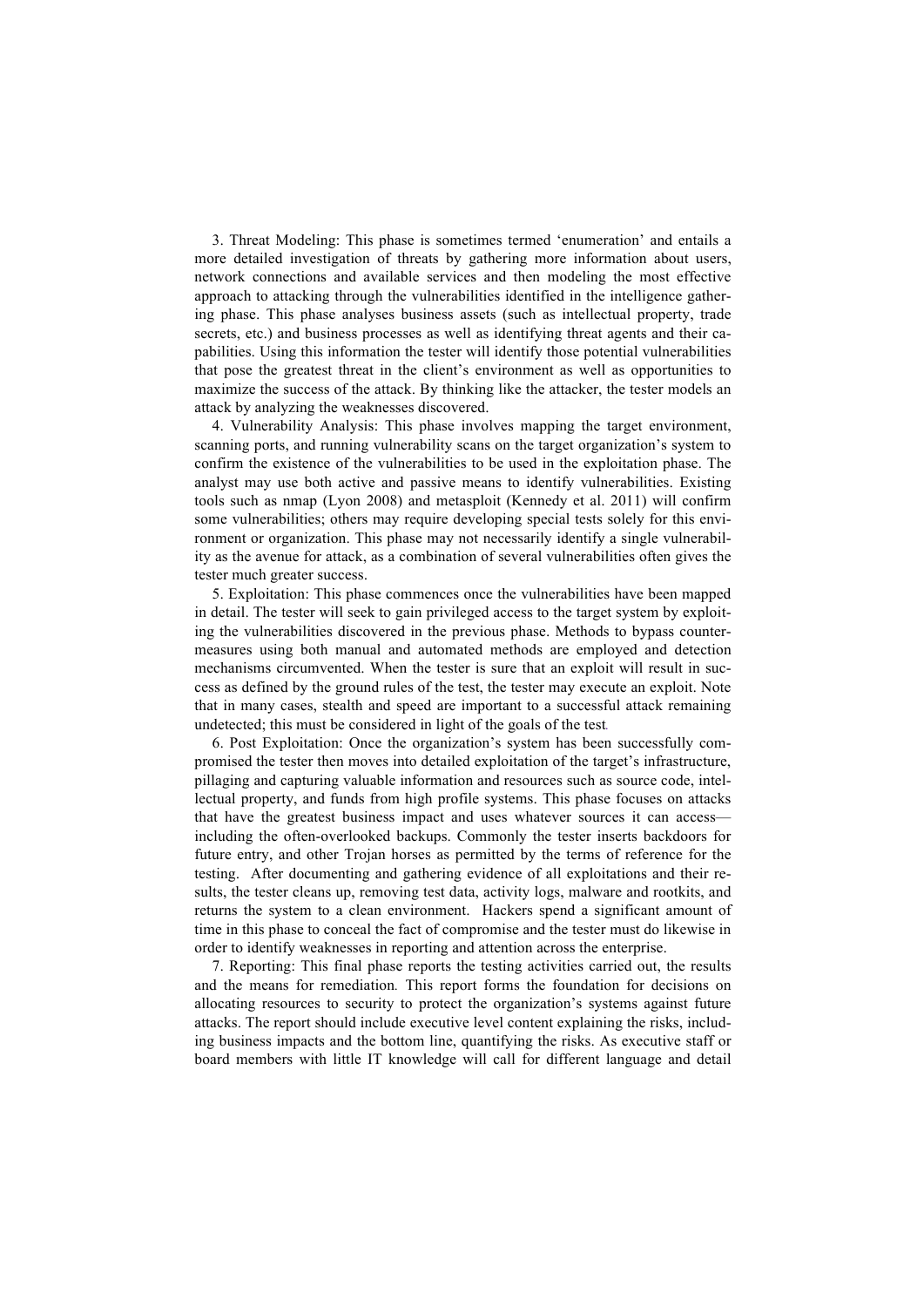than the CIO and IT professionals so the technical details are not included in the executive-level sections. Technical content will then follow, detailing the penetration metrics and technical findings, together with the test cases and examples used. Details of the vulnerability analysis, exploitation and post-exploitation should be included. The contents of the report should be discussed with the client before issuing the report as a deliverable, so that potential protective measures can be discussed and investigated with the aim to fill the gaps. Recommendations and an action plan, also previously discussed with the client, are included before the written report is presented. An executive summary is useful to highlight not only the most important areas for attention, but also confirm the value of the penetration testing.

## **4 Overview of the Joint Exercise**

The education exercise comprises a group of students enrolled in an information security management undergraduate course within the School of Information Systems in Western Australia (InfoSys group) and a group of students enrolled in a computer science course in University of California, Davis (ComSci group). The two groups of students will work together to design and complete a penetration test on a client's information technology, each group completing activities within their discipline area and contributing to the learning outcomes of their degrees as well as interacting across discipline boundaries.

The objectives of the exercise are to:

- Develop skills in presenting a business case for penetration testing to management,
- Develop skills in designing and executing penetration testing in a safe and ethical environment, and
- Develop skills in presenting penetration testing results to management.
- The physical deliverables for the education exercise include:
- Business Case Report to the Organization's Executive Management detailing the need for and objectives of a penetration test, cost/benefit analysis and an overall project plan for the penetration test activity, including the methodology to be followed, the objectives of each phase, activities included in each phase, resources, time frame and constraints (InfoSys group). The scope and boundaries must also be detailed including the rules of engagement.
- Detailed Penetration Testing design, specifying the tasks to be undertaken and the tools to be used in each activity (ComSci group).
- Penetration Test results, including activities carried out, results including vulnerabilities detected, and strengths and weaknesses of the system tested (Com-Sci group).
- Final report to management detailing the activities carried out, strengths and weaknesses, impacts associated with weaknesses and vulnerabilities detected, and recommended security measures to minimize the organization's exposure and losses (InfoSys group).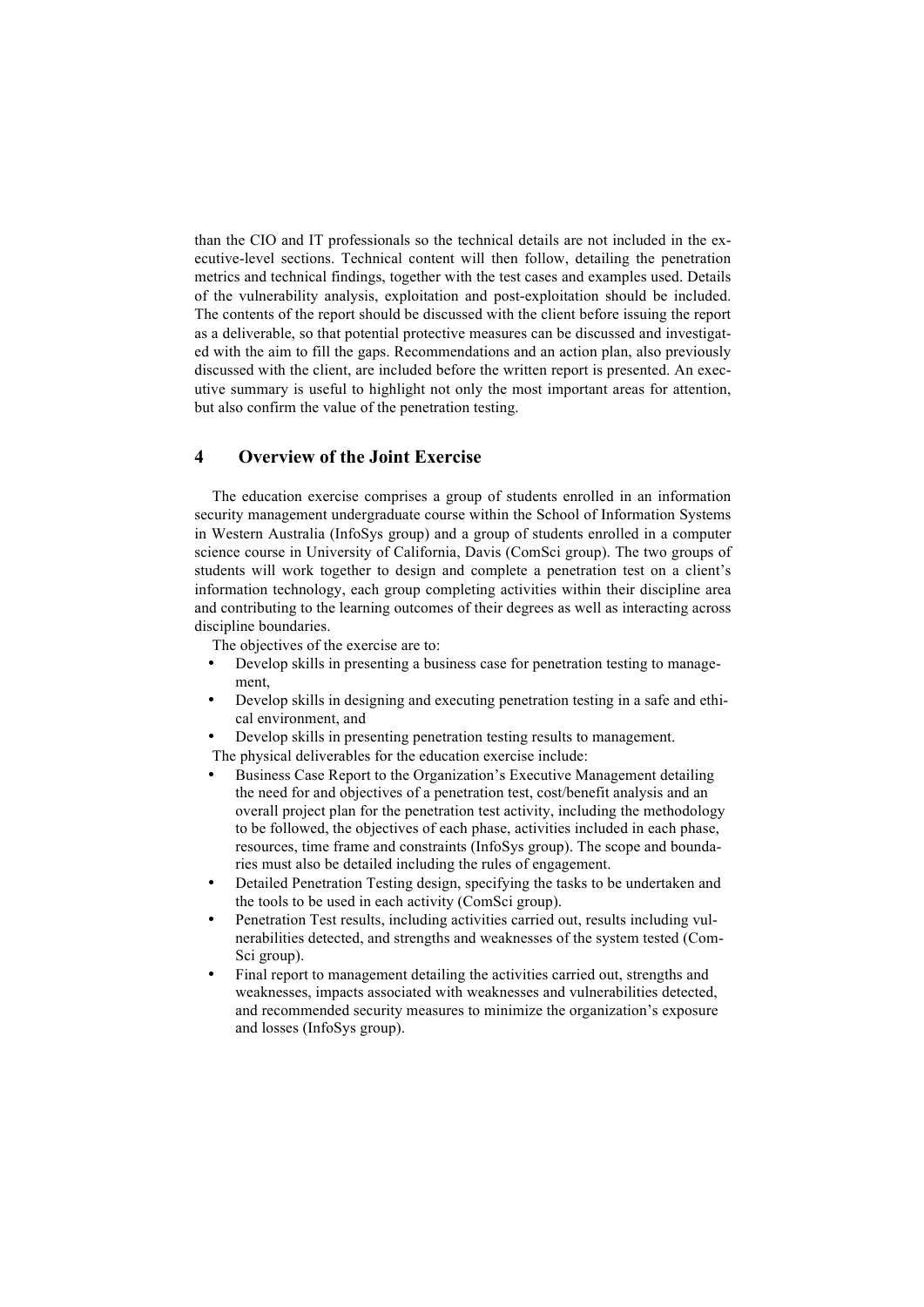## **5 Business Case Scenario**

Both sets of students are advised that they will work together to plan, carry out and report on a penetration test for the organization General Airline and Grading Assignments, LLC (GAGA). This company is based in the Remote Access Virtual Environment (RAVE), and consists of several client workstations running different flavors of Windows and Linux. A central server provides the support for the company's sales, services, and records. The recent attacks on Spamhaus, and on the New York Times, have made GAGA aware that connecting to the Internet for their business may pose some risk. This risk might be amplified; they feel, by having their web server and assignment grading service accessible to the world. So they have asked whether a penetration test can help them be sure their systems are secure, and if so what is the business case for such a test. Both groups of students (located in Australia and California) are employed by Penetration Testing and Assessments (PTA) with the information systems students providing the business related expertise and the computer science students providing the technical expertise. The information systems students will produce the business case report at the beginning of the project and the final report to management at the end of the exercise (deliverables 1 and 4). The computer science students will carry out the testing, logging all activities and report their results to the information systems students (deliverables 2 and 3).

| Deliverable              | Task                               | InfoSys     | ComSci                    |
|--------------------------|------------------------------------|-------------|---------------------------|
| Business case            | Objectives, cost/benefit analysis, |             | ×                         |
|                          | methodology, overall project plan  |             |                           |
| Terms of engagement      | Scope and boundaries, terms of     | ✓           | $\boldsymbol{\mathsf{x}}$ |
|                          | engagement                         |             |                           |
| Penetration testing      | Document high level testing re-    | ✓           | $\boldsymbol{\mathsf{x}}$ |
| design                   | quirements                         |             |                           |
| Penetration testing      | Detailed design of testing process | ×           |                           |
| design                   | and tools                          |             |                           |
| Penetration testing      | Conduct testing process            | $\mathbf x$ |                           |
| Penetration testing      | Maintain testing records           | ×           |                           |
| Penetration test results | Prepare technical test report      | $\mathbf x$ |                           |
| Final report             | Prepare final management test re-  | ✓           | $\mathbf x$               |
|                          | port                               |             |                           |

Table 1: Division of Project Duties

The exercise will follow activity stages related to the deliverables as illustrated in Table 1. The InfoSys students will raise the business case for penetration testing and provide the scope and terms of agreement for the exercise. These students will write a document explaining to management the objectives of the activity, the associated benefits and costs, the testing process to be carried out based upon the PTES methodology and an overall project plan detailing timelines and resource allocation. Agreement must also be reached with the client regarding the rules of engagement once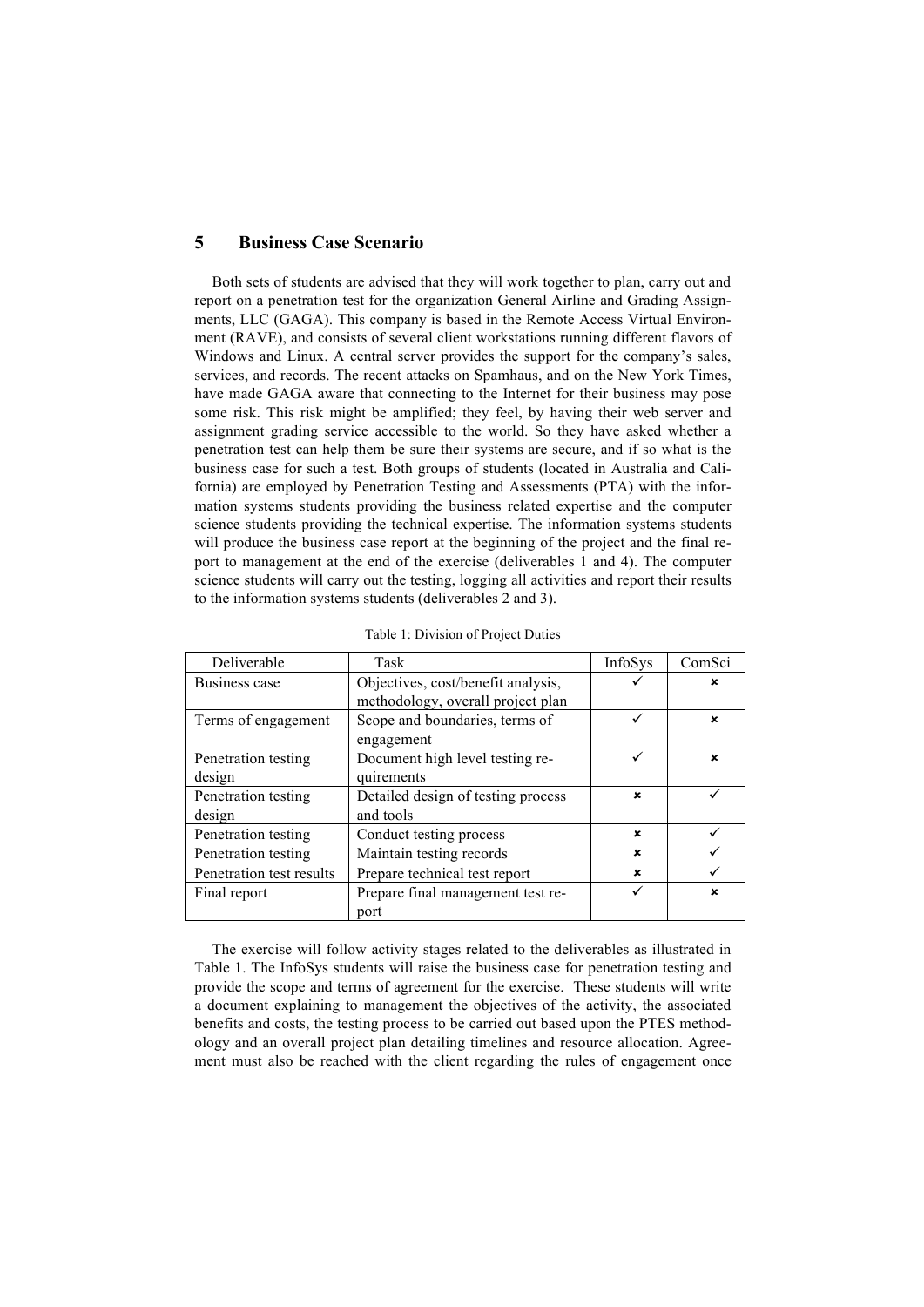penetration has been achieved, including boundaries for the exploitation activities, and this will depend upon the objectives of the test and whether the system is live at the time of penetration and exploitation.

The ComSci group will carry out activities relating to the identification and exploitation of vulnerabilities. Their first task will be to gather information about the target, using tools like nmap to determine which ports are open, and look at network traffic to see what systems it talks to. This information will enable the students to hypothesize flaws which will need to be documented for use in developing the detailed testing plan. Testing the hypotheses comes after the ComSci group has discussed these with the InfoSys group to identify which ones pose the greatest threat to the client's environment and which have the most likelihood of success. Once priorities related to the objectives and an ordered list are established, the detailed testing stage can begin. The ComSci group will then carry out the Vulnerability Analysis and Exploitation phases. They will try to confirm whether the vulnerability is present without exploiting it; which is a challenging task, because they have to think of a way to demonstrate its existence. They also must develop exploits for the vulnerabilities they find. The ComSci group will record all activities and their results. Descriptions need to be sufficiently detailed to reproduce the results and will include: date and time, event name, event synopsis (*very* brief) e.g. Brute Force, etc., event description, intended result, actual result (vulnerability identified or no vulnerability), tools and scripts used, and attachments or associated documentation.

In the post exploitation stage the ComSci group must interact closely with the InfoSys group to ensure they adhere to the rules of engagement and achievement of the objectives. This stage would commonly involve copying files, inserting new files, deleting existing ones, or inserting Trojan horses (usually back doors) to allow an attacker to enter the system with minimal fuss. When carrying this out the goal is avoid detection. Cleaning up before they exit is a crucial stage for post exploitation. The students will not know whether, or how, the teaching staff will be monitoring the systems and the students' activities. Again the students must record all their activities and results. This is also for their protection, because if GAGA claims they have damaged their systems in a way that is not allowed, the session recording will show them they did not.

The reporting phase involves developing a technical report describing the vulnerabilities the ComSci group found and assessing the security posture of the systems, evaluating the technical problems GAGA has, and providing technical recommendations to address the vulnerabilities you have discovered. This report needs to be supported by references to what they have found in their testing. This technical report forms part of the final report to be presented to GAGA management.

The InfoSys group develops the final report that not only includes the technical details of the testing provided by the ComSci group, but also suggests means of minimizing the risks arising from the vulnerabilities detected at both the technical and management levels. The information systems students will thus need knowledge of information security management, including considerations of standards, methodologies and frameworks for undertaking specialized information security operations, secondary considerations include physical security; control of access, both logical and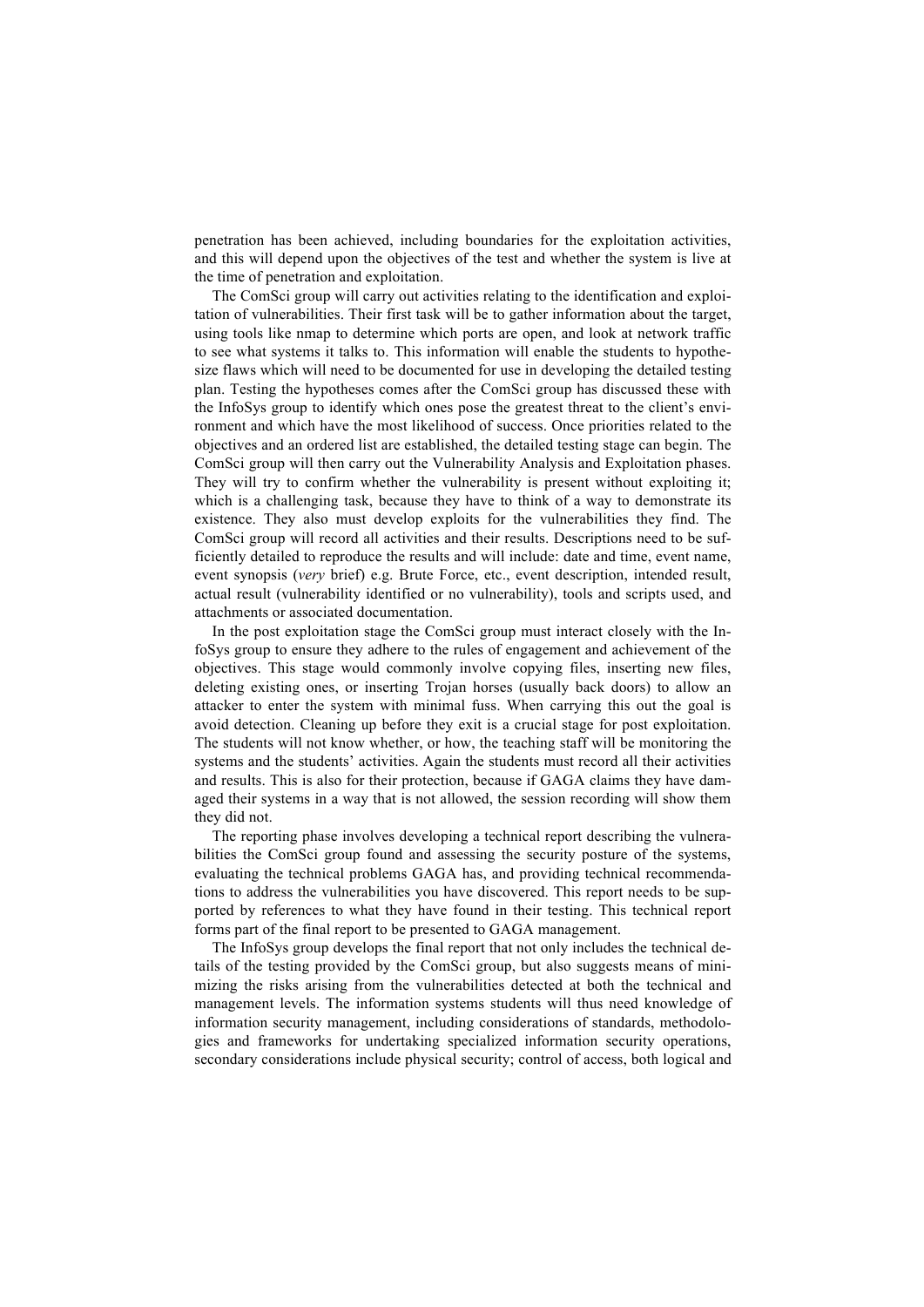remote; security considerations in the design, testing, implementation of computer systems including the role of standards; administrative controls and their impact on reducing risk; controls in networks; recognition and measurement of potential loss; Information Systems audit concepts and techniques; and scenarios and case studies.

The students themselves will be required to manage the communications between the InfoSys and ComSci groups. The two sets of students will collect into small groups, forming internationally linked groups of 5-6 students. These students will need to communicate regularly over the course of the exercise to ensure effective information transfer and decision making. There is a 15 hour time zone difference between the two sets of participants. Perth in Western Australia is located slightly west of  $120^{\circ}$  East of Greenwich in Britain and therefore at plus eight hours Coordinated Universal Time (UTC). The UC Davis campus in California is approximately  $120^{\circ}$ West of Greenwich and therefore at minus seven hours Coordinated Universal Time. While students in both project groups may find the resulting time difference inconvenient, this additional dimension provides a real world working environment that they may commonly encountered during their careers. Effective communications between the project participants may therefore become a determinant of project success. As Table 1 illustrates, it is imperative that the InfoSys group effectively explain the business case and terms of engagement to the ComSci group. Both groups then need to negotiate the penetration testing design phase, and the ComSci group must communicate operational aspects of the penetration testing, agree on the level of exploitation as the testing progresses, and provide the test results to the InfoSys group. Finally the InfoSys group must ensure the final report accurately reflects all tasks undertaken before submitting it to the management of GAGA, LLC.

#### **6 Work in Progress**

This project is currently underway and thus a work in progress. Many aspects are proving challenging as the exercise progresses. Not only is the time difference posing a challenge, but the timing of semester classes and due dates for submission of assignments differs between the universities involved. Understanding of the tasks required appears to be clear and the students are experienced in working in teams to achieve specific goals. What is a learning experience is the cross discipline communication and building an understanding of the science versus business needs.

There are many advantages this type of exercise delivers. Not only do the students have the opportunity to work on an exercise involving highly industry relevant skills development, but also working as a team across global and specialty expertise domains. This exercise is anticipated to develop time management skills, project management skills, problem solving skills and social, technical, and communication skills. In addition it presents opportunities to extend personal networks in an industry specific set of security practitioner roles and an associated appreciation for different stakeholder perspectives.